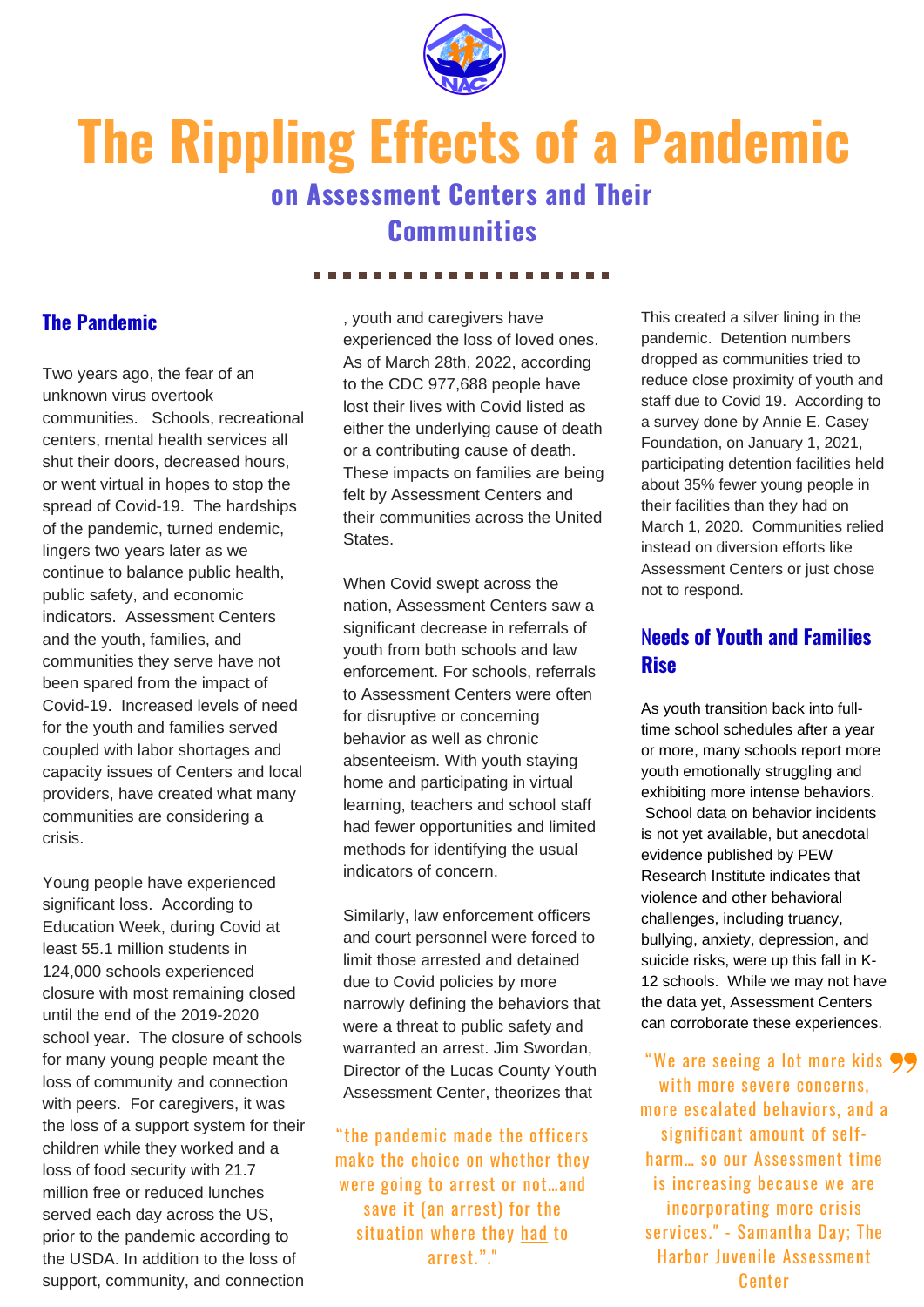While youth arrest and detainment is trending up with a survey from Annie E. Casey showing October 1, 2021 detention numbers at a 19 month high, most Assessment Centers still are not seeing prepandemic arrests. The Lucas County, Ohio Center is "seeing less kids but with higher needs: extensive trauma, extensive mental health issues, and family conflict," states Swordan. The National Assessment Center Association (NAC) encourages the continued emphasis for law enforcement and courts to use prevention and diversion methods before arresting and detaining youth. "We cannot arrest our way out of mental health needs and trauma" states Molli Cook, Executive Director of the NAC. However, if youth aren't arrested by law enforcement, how do we ensure they still have access to community supports if there are needs?.

At the 18th Judicial JAC in Colorado, the number of youth that law enforcement transported to the Center has decreased drastically. "Less kids in handcuffs are great" says Sarah Troy, Executive Director, "but that doesn't mean there is less need out there. We get why you aren't arresting and encourage it, but don't pretend the need isn't there. Don't keep showing up at homes where parents are calling because a child is out of control and not doing anything."Troy goes on to encourage law enforcement officers to refer to Assessment Centers preventatively so they can see kids and families before the behavior becomes more acute. This is "much less traumatic for kids," states Troy, "We don't need kids to come in handcuffs to get here, but we do need to be able to meet their needs."

#### T**he Staffing Crisis**

The encouragement to meet needs of youth and families preventively comes with caution from Assessment Centers. Like many nonprofits and for-profit businesses across the country in the last year, they have been challenged with a myriad of capacity issues. Capacity of not only the Assessment Center, but of their network. Assessment Centers serve as a bridge for youth and families. Their purpose is to better understand what the underlying needs are of youth and families and get them connected to the right services and supports in the community. So what happens when the capacity of service providers is diminished?

Even if Assessment Centers have the capacity to serve more youth preventively and identify needs, they can't get them into services. "The wait for service providers is sometimes months, especially in high acuity need cases," states Sarah Troy. The Link, an Assessment Center in Adams County, Colorado, is experiencing wait times of 8-12 weeks to get youth into crisis-type services. Additionally, important mentoring services around the country are struggling to re-engage mentors or recruit new ones because of the pandemic.

Not surprisingly, the labor shortage has not spared Assessment Centers or their referral network. Low pay and high burnout have led to high turnover rates. For one Assessment Center in Colorado, a job announcement sat open for 2 months and only received two applications. "Everyone is in the same boat. Everyone is frustrated. Everyone needs more staff. Needs more funding. There isn't a lot of good conversation on how to fix it because they are all just trying to keep their head above

water and fighting their own battles," states Troy.

When Foundations or grant applications ask, "What are your barriers?" , "I am going to need more than this little baby textbox to tell you, " states Woodmanseee

Because of the lack of availability of supports, "we have seen a shift of youth with higher mental health needs going to ERs and they are also inundated;" says Marissa Woodmansee, Director of the 20th Judicial Intake and Assessment Center in Kansas. "There is a limited amount of mental health residential beds in communities and youth and families are forced to find other avenues which usually means ER." The Center for Disease Control data corroborates this. It shows that in February and March in 2021, emergency department visits for suspected suicide attempts were 51% higher among girls aged 12– 17 than during the same period in 2019.

#### **The Call to Action**

The not-so-perfect storm of youth and families experiencing higher needs together with Assessment Centers and service providers facing capacity and labor shortages equals a crisis. We are at crisis level for getting young people help and we know the situation would only be worse if we relied on the "justice" system to address their needs.